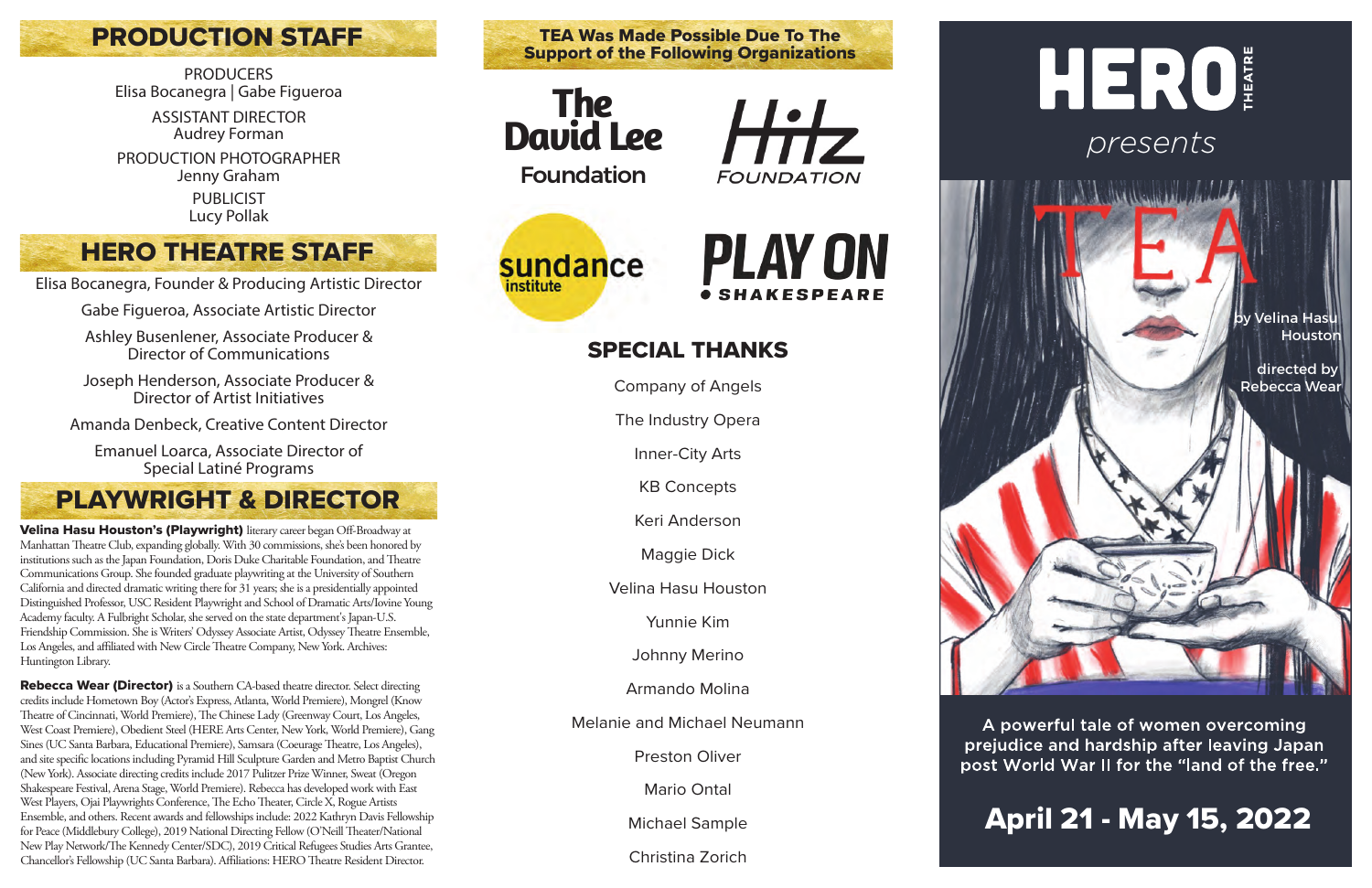

**Elaine Ackles (Chizuye)** is excited to return to the stage in this production ofTea. She graduated with a BA in theatre from Cal State, Northridge. And in the last few years, has studied under Gregory Berger-Sobeck, Desean Terry and most recently, Joy Brunson. Her other work includes, the films Tagulan and Beyond Methuselah, as well as the audio drama, Carcerem. She is profoundly grateful to Elisa (& the entire Hero team), Rebecca and Velina for this incredible opportunity; T.H.O.H. - "... I feel at home with you women..." And finally, she would like to thank her family and friends for all their help, constant support and love. G & G-you make all this possible, you are my heart.



**Olivia Cordell (Teruko)** is a classically trained actress who has performed in numerous stage, film, television, and digital productions. Tea is her first post-pandemic stage production, previously having performed at the La Jolla Playhouse and the LJP WOW Festival. Her film credits include Freeform's Grown-ish, HBOMax's The Flight Attendant, and additional productions from Hulu, Amazon Prime, YouTube Premium, and more. She is also an award-winning playwright and produced screenwriter. Join her other hundred thousand followers onTikTok @theprincessliv or subscribe to her Sweet and Spooky channel on YouTube.



Hiroko Imai (Setsuko) A native Japanese actor Hiroko Imai is honored to be part ofTEA. She is grateful for this opportunity and support of Hero Theatre, casts, and Velina Hasu Houston. Her theatre credits include HANJO,THE VAJINA MONOLOGUES, andTWELVE ANGRY WOMEN.



Tomoko Karina (Himiko) Tomoko's theater credits include "Balm in Gilead" and "Blood", both directed by Obie Award-winning, two-time Golden Globe nominee Robert Allan Ackerman, "Three Sisters(tpt)". Tomoko played 2 lead roles ("Voice" and "Pecan in the Field") at the prestigious Tokyo Metropolitan Art Theater. TV/ Film credits include "Cobra Kai" (Netflix), "Haunting in Silver Falls: Returns" (Netflix) "Another Tango" (Hallmark Movie) and many. As a writer/ director, Tomoko wrote/ directed a short film "Camellia- Kerria- Pink" (the Best Foreign Mini Film Winner at BPPI Film Festival), "Japanese Love Story – Shizuka", which earned Best Play nominations at Broadway World Regional Award. Representation: Bohemia Group.



Hua Lee (Atsuko) holds a Bachelor of Arts degree in Dramatic Arts from the University of California, Davis. She has acted in several theatre venues, including Theater Mu in Minneapolis, and has also studied at the American Conservatory Theatre in San Francisco. She also has experience acting in film, television, and new media, including with SMOSH Productions, and most recently booked a supporting role in the feature film, "The Harvest" which stars Perry Yung ("Warriors", Netflix) and Doua Moua (Mulan, Gran Torino). In addition, Lee also writes & produces her own creative projects, including music, short films, and stage-plays. As a singer/songwriter, Lee has released two full-length albums and several music videos, performing in numerous venues to tens of thousands of people. Her music has garnered nearly one million views on YouTube. Lee has been featured in several publications, including Asian American Press, Fresno Bee, and more.



Yukari Black (Setsuko) Actor, Singer, Songwriter, Dancer, Producer, Director. As an actress, her film credits include Letters from Iwo Jima and Flags of our Fathers. Theatrical credits include Lady Thiang in The King and I, Sakiko in the Operetta Nadeshiko, Wife in the Rashomon. She is the owner of Kuro Productions and made her U.S. directorial debut with an award winning production of Vengeance Can Wait at the 2014 Hollywood Fringe Festival. Yukari is thrilled to be in this wonderful Tea with Hero Theatre. She is grateful for all the support from her friends and family.





Alix Yumi Cho (Teruko) is feeling blessed and honored to be part of Tea. Thank you for supporting live theatre. Play: Scapino! (Mia), Film: Moonset: The Darkest Hour Before Sunrise (Alix), The Letter (Li-Wei), and Jello (Justine Hahn). University of La Verne graduate.



Ariel Kayoko Labasan (Chizuye) is an LA Native, tea lover and super excited to play one of her dream roles for the stage. It has been two years since she has been on stage and is honored to bring such a personal story to life. She graduated from Broadway's only theatre conservatory, Circle in the Square Theatre School, in New York City and continued to produce theatre after she graduated. During quarantine, Ariel was able to develop two online acting classes focusing on providing affordable training for people of color. Look out for her film debut in Bid for Love, Kanashimi, Amaru coming out this year! She would like to dedicate this play to her grandparents and family. www.ariellabasan.com, Manager: Infinitum LA, infinitum.kw@gmail.com, Aqua Talent Agency, Courtney Peldon, cpeldon@aquatalent.com



Sayaka Miyatani (Himiko) Born and raised in Kagoshima, Japan, Sayaka Miyatani is a Los Angeles based actor, comedian, writer and producer. Classically trained, Sayaka has played roles from Shakespeare to a modern rock opera off-Broadway, as well as numerous films, web series and stand-up comedy shows. Her recent work includes a short film "I'm Not Special" which was pre-qualified for an academy award nomination, and "Made in Japan, Shipped to USA" a half an hour comedy show she performed and received the "Best of the Festival" award at the Crazy Woke Asian Comedy Festival. Sayaka is very excited to play a role of Himiko, and be able to tell an important story of Japanese women.



Ashley Weaver (Stage Manager) is a theatre artist who specializes in Stage Management and Choreography. This is her first full production since the pandemic, and she is thrilled that it is with Hero Theatre. Recent credits include the staged reading of FLEX(Stage Manager), Punk Play (Stage Manager) with Circle X Theatre, Cabaret (choreographer) with The University of La Verne, Into the Woods (Stage Manager) with Yucaipa Little Theatre, Vietgone (Stage Manager) with The University of La Verne. She has previously worked on productions for Antaeus Theatre Company and The Bootleg Theatre. Ashley is very excited to be working with Hero Theatre Company, and is thankful to her cast and crew for making it a memorable experience.

Azra King-Abadi (Lighting Design) recently designed Murray Mednick's, Three Tables at the Zephyr Theatre and premiered a new opera, Tres Mujeres de Jerusalén at the Cathedral of Our Lady of the Angels. Prior works include Apartment Living with Skylight Theatre, Poor Clare with Echo Theatre; Curious Incident of the Dog in the Night-time and The Color Purple with Greenway Court Theatre, Women Beyond Borders with Rubicon Theatre, The Ridiculous Darkness with Son of Semele, Under Milk Wood with Coeurage Theatre, Lunatics and Actors with Four Clowns, Madama Butterfly with Opera Santa Barbara, Alexander's Feast with LA Master Chorale, Wonderful Town with LA Opera, Angels in America opera with the LA Philharmonic. azrakingabadi.com

Marvin Hidalgo (Costume Assistant) is a Los Angeles native fashion and costume designer. New to the world of theater, Tea is his first production.

Lighting Technicians: McLeod Benson, Rowan Waugh

# CAST Research and the RODUCTION

Bolor Saruul (Atsuko) studied at the Elizabeth Mestnik Acting Studio in addition to training in Shakespeare, Fitzmaurice Voice, and improv at Groundlings. She has a background in dance and singing, and enjoys reading, trying new food, and creating artwork in her free time. She is of Mongolian descent and is thrilled to be taking part in a play representing Japanese women.

Dean Harada (Music & Sound Designer) Hawaii born and raised, Dean went on to study theory and performance with MacArthur Fellow Ran Blake at the New England Conservatory. Collaboration with Grammy winner Oswaldo Golijov set his path towards composition. Moving to Los Angeles, his romantic minimalism blending acoustic instruments and abstract sound served as underscore for film and broadcast television. Now with his studio practice back in Hawaii, his work continues an interest in exploring conversive, narrative, and figurative processes. Making music for picture and theater reconciles the contradictory things that Dean loves: collaboration and solitude, narrative structure and nonlinear thinking, technology and the human touch.

Carlo Maghirang (Scenic Design) (he/they) is an installation artist and scenic designer from Los Angeles, CA. He specializes in sculptural and kinetic spaces, bridging the gap between art object and environment, with a particular emphasis on new works. Previous credits include 'Sweet Land' (The Industry), 'Terra' (LA Contemporary Dance Company), and 'Vibration Group' by Anna Luisa Petrisko (LACE). www.carlomaghirang.com

Maggie Dick (Costume Design) is a Hero board member, costume designer and technician, artist, friend, wife, mother, and gardener. She has over 25 years of experience in costuming performers from New York City to Los Angeles. Maggie is a staff member of the UCLA Costume shop, where she has been mentoring and teaching students since 2019. Past credits with Hero Theatre are Troy and the staged reading of Flex. Maggie is a Union member of United Scenic Artists Local 829, and a former member IASTI 764 in NYC. She is happy to be putting down roots in Southern California and excited to be part of the design team for Tea.